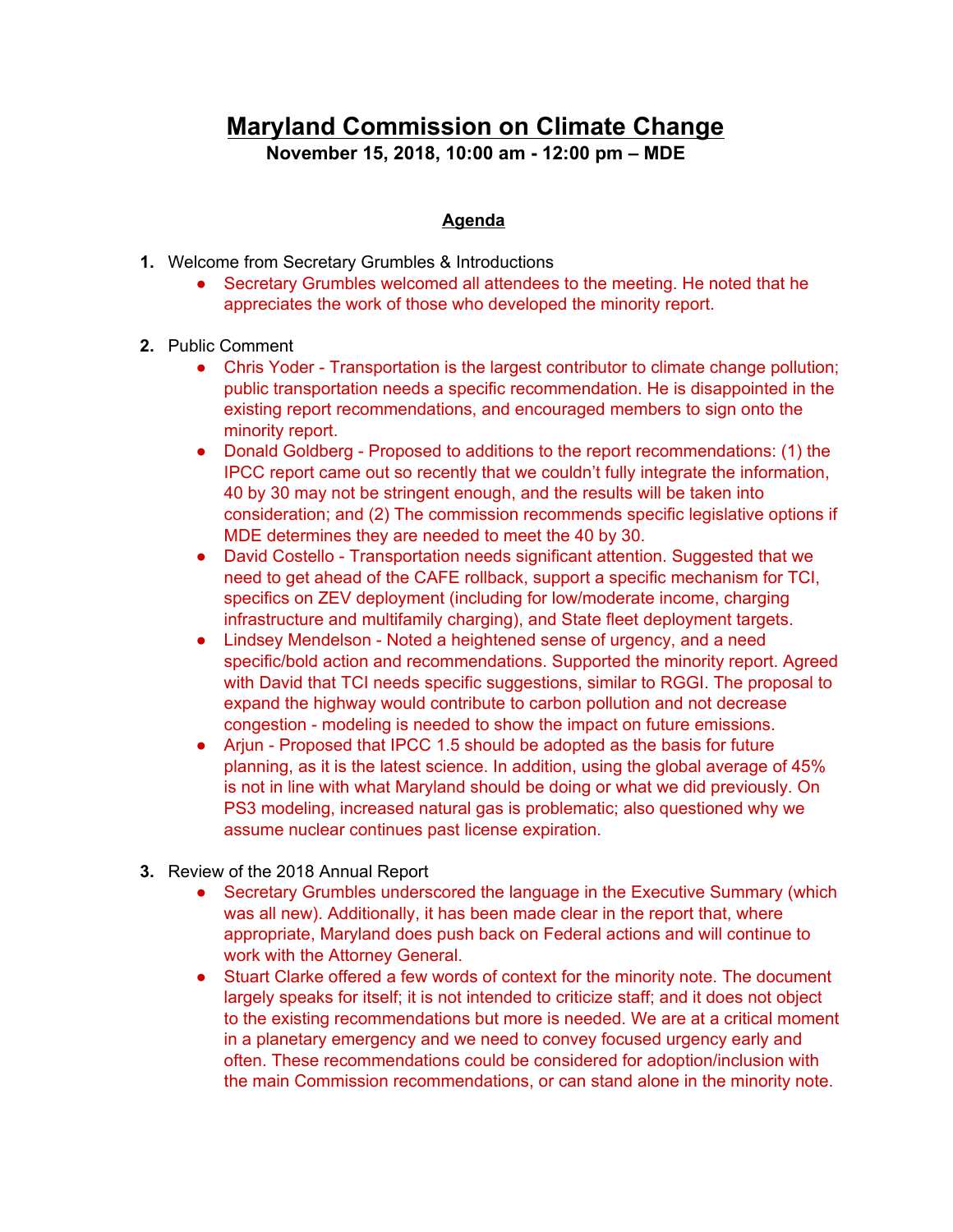- Secretary Grumbles stated that honest criticism is welcome, though he is concerned that the minority report does not necessarily reflect the work that the Commission has done this year. He stated that we do need to work through these in 2019, with a greater sense of urgency.
- Stuart reiterated that this was not intended to be an alternative to the existing recommendations.
- Treasurer Kopp noted that she has also submitted a statement, and endorses both the main recommendations and the minority report, but believes that neither is going to go far enough. This is not a battle to be won and move past, it is an ongoing change in our way of life. She would like to see the report which includes the minority report and her statement, to add strength.
- Secretary Grumbles agrees with everyone and states that this is a beautiful compromise.
- Mike Powell stated that Maryland has had two real advantages no gridlock, and compromise. The majority report is not what I would have written, or what the business community would necessarily endorse, but the Report captures all the time we have put into this year. The Report has to stand as a foundation or all that work was for nothing. He urged people to vote for the minority report (with whatever additions).
- Margie Brassil asked for clarification regarding the minority report seeming to endorse the Annual Report, and whether there would be two separate votes. Secretary Grumbles indicated that would not be necessary.
- Dick D'Amato asked whether we can incorporate some of the recommendations from the minority report into the Annual Report. Secretary Grumbles reiterated that the minority report will be included as an addition.
- Mike Tidwell stated that the minority report is intended to be constructive, to take advantage of the timing and to be more ambitious. He stated that the recommendation several years ago for the 40 by 30 goal was the last tough joint decision and action taken by the Commission. We should be pushing for the 50% RPS, for example.
- Secretary Grumbles noted that the Commission has been working with the General Assembly, especially on resiliency and adaptation. Revisions to the report were made to reference the new analysis by the IPCC 1.5
- Colby Ferguson thinks the minority report is good, but is concerned about the 2019/2020 enacting dates, since some of the measures are not fully vetted.
- Peter Goodwin stated that it is important to continue science-based decision making, noting that this is an annual report, with big decisions to be made next year. The proposals need to be defensible, so it is a good idea to look at 2019 and how we can structure the STWG to deliver information in a timely fashion.
	- Brian noted that we had a discussion last year about timing, and it's difficult to get recommendations from working groups earlier than we did this year.
	- Peter stated that he would like to assure that the actions we are proposing will get us where we need to be, that he needs to know how the science community can be more responsive, to organize themselves.
- Russ Dickerson stated that the minority report makes excellent points, and is interested in how to express support for the annual report and the minority report.